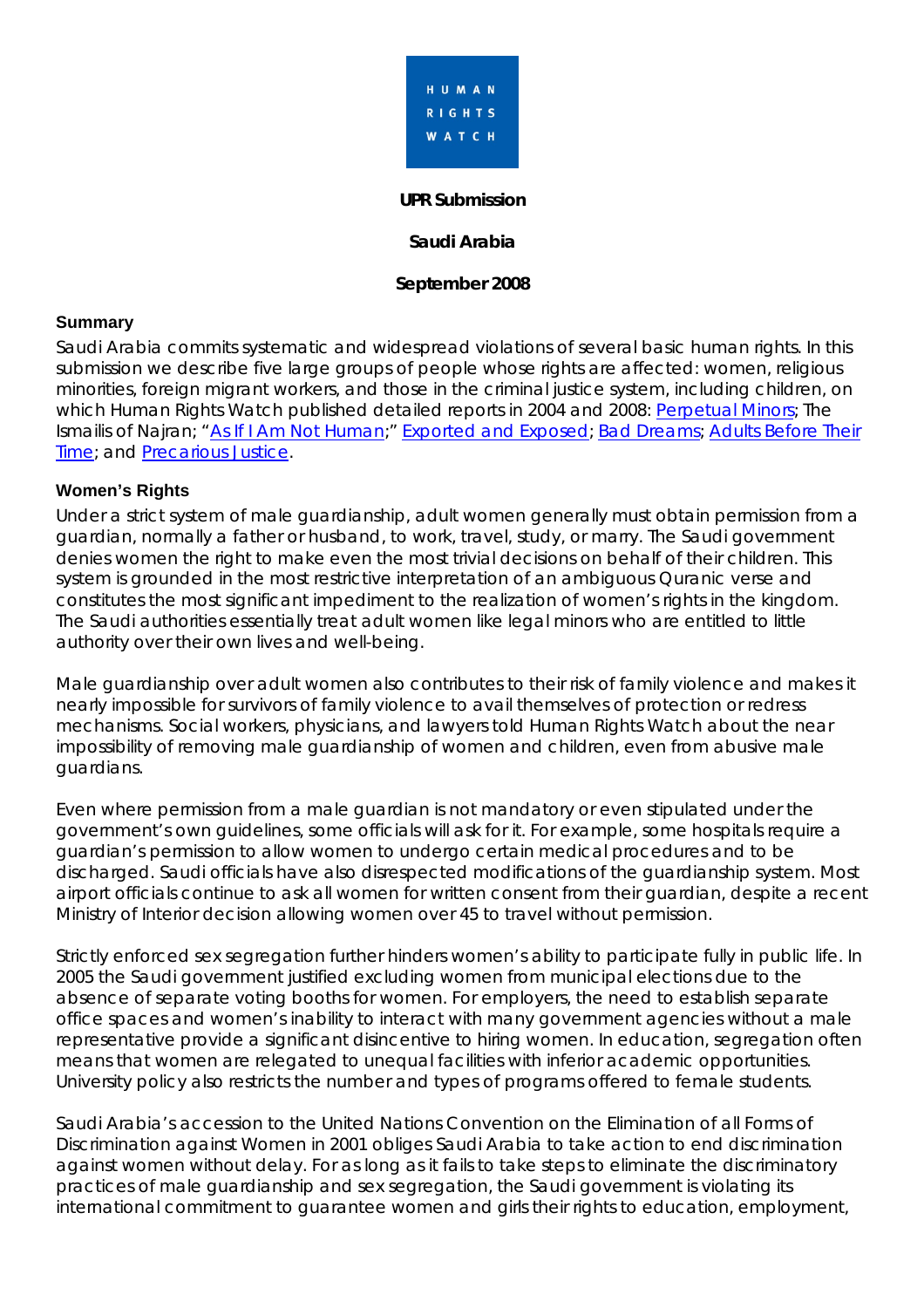freedom of movement, marriage with their free and full consent, and health, including protection from and redress for family violence.

The member states of the Human Rights Council should strongly urge the government of Saudi Arabia to:

- Promulgate by royal decree the dismantling of the legal guardianship system for adult women;
- Establish an oversight mechanism to ensure government agencies no longer request a guardian's permission to work, travel, study, marry, access health care, or any public service;
- The Ministries of Health, Higher Education, Interior, and Labor should issue clear and explicit directives to their staff prohibiting them from requesting a guardian's presence or permission to allow a woman access to any service; and
- Appoint a committee tasked with examining the ways in which strict sex segregation prevents Saudi women from fully participating in public life.

# **Religious Minorities**

The Twelver Shia are the largest religious minority in the kingdom, believed to number two to three million persons, and live predominantly in the Eastern Province. In 2008, Human Rights Watch documented discrimination against the Ismailis, a lesser known religious minority, who are believed to number up to one million and live predominantly in Najran in southwest Saudi Arabia. Official discrimination against Ismailis encompasses government employment, religious practices, education, and the justice system. Government officials exclude Ismailis from decision making and publicly disparage their faith.

Relations between the Ismaili minority and the Saudi government sometimes have been hostile. Tension between local authorities hailing from outside the Najran region and the Ismaili population culminated in a confrontation between armed Ismaili demonstrators and police and army units outside the Holiday Inn hotel in Najran city in April 2000 over the arrest of an Ismaili cleric. Following the clashes in April 2000, Saudi authorities imprisoned, tortured, and summarily sentenced hundreds of Ismailis and transferred hundreds of Ismaili government employees outside the region. Underlying discriminatory practices have continued unabated. Previously, seven of the 35 department heads of local government were local Ismailis; now only one remains. Almost no Ismailis work as senior security personnel or as religion teachers.

In recent years, Ismaili religious teachings take place in secret, and importing religious texts is banned. Ismailis have not received permission to build or repair mosques, or only with difficulty. At the same time, mosques with Wahhabi preachers employed by the state are springing up at a rapid pace, even in almost exclusively Ismaili areas.

In August 2006, Saudi Arabia's highest judge, Shaikh Salih al-Luhaidan, declared to an audience of hundreds that Ismailis "outwardly appear Islamic, but inwardly, they are infidels." A subsidiary body to the Council of Senior Religious Scholars tasked with officially interpreting Islamic faith, ritual, and law, in April 2007 termed Ismailis "corrupt infidels, debauched atheists." Official textbooks state that the Ismaili faith constitutes the sin of "major polytheism," effectively declaring its adherents infidels. In Najran, Wahhabi teachers have flogged and insulted Ismaili children on the basis of their faith.

In the justice system, too, official biases against Ismailis have caused personal hardship and set dangerous precedents. Wahhabi judges in March and May 2006, respectively, annulled the marriage of an Ismaili man to a Sunni woman because of his lack of religious qualification, and barred an Ismaili lawyer from representing his Sunni client.

Over the past 10 years, Ismailis have repeatedly raised their concerns to the government, including the Human Rights Commission (an official body), but found little attention. Intelligence officers arrested Ismaili Shaikh Ahmed bin Turki Al Sa'b for having petitioned King Abdullah to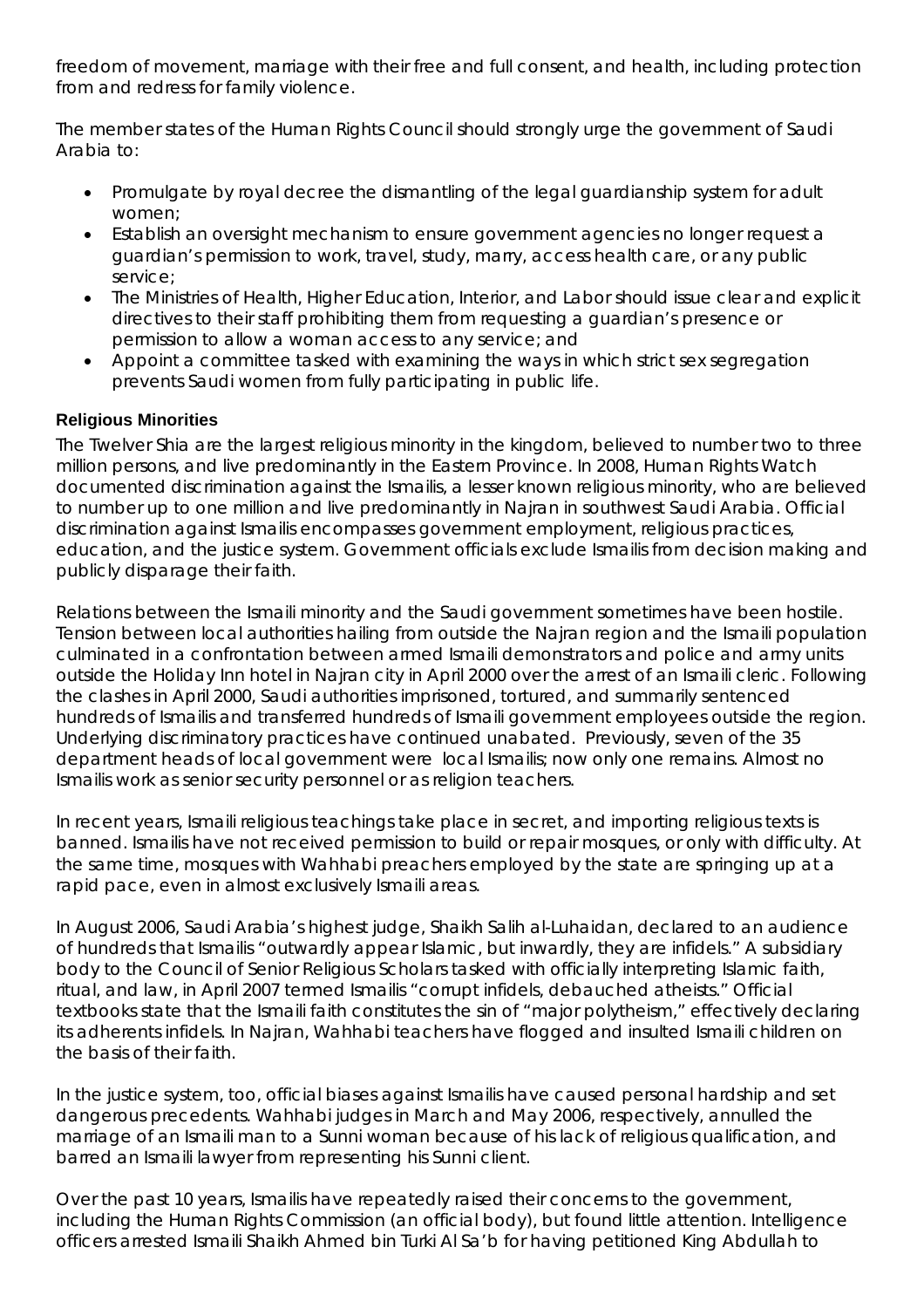remove Najran's governor, Prince Mish'al bin Sa'ud bin Abd al-'Aziz. He remains in detention as of this writing.

The member states of the Human Rights Council should strongly urge the government of Saudi Arabia to:

- Publicly and officially rebut hate speech against Ismailis and other religious or ethnic minorities;
- Set up a national institution, as recommended by the United Nations Committee on the Elimination of Racial Discrimination, empowered to receive claims of discrimination, to make public recommendations for remedy, and to review and recommend changes in official and private discriminatory policies and practices;
- Ensure that Ismailis can participate in national and local public affairs and policy initiatives by appointing a representative number of qualified Ismailis to public sector jobs and high government offices in the Najran region;
- Terminate all Ministry of Information and Ministry of Islamic Affairs censorship regarding the possession, production, and exchange of Ismaili or Shia religious material; and
- Pass legislation that protects from government interference construction of buildings for worship or other Ismaili religious purposes, teaching and learning of Ismaili religious beliefs and practices, and Ismaili worship and religious observance.

# **Migrant Workers**

In 1962, then-King Faisal abolished slavery in Saudi Arabia. Over forty years later, many of the eight million migrant workers in the kingdom continue to suffer extreme forms of abuse and labor exploitation that sometimes rise to slavery-like conditions. These workers, primarily coming from India, Indonesia, the Philippines, and Sri Lanka, fill jobs in the construction, domestic service, health, and business sectors.

Saudi Arabia's restrictive *kafala* (sponsorship) system, which ties migrant workers' employment visas to their employers, fuels exploitation and abuse. Under this system, an employer assumes responsibility for a hired migrant worker and must grant explicit permission before the worker can transfer employment or leave the country. Employers routinely confiscate workers' passports and many exploit their position of power to withhold workers' wages for months or years. Human Rights Watch has documented numerous cases where workers were unable to escape from abusive conditions or to return home upon completion of their contracts because their employer denied them permission to leave the country.

Domestic workers comprise less than a quarter of the migrant workforce, but embassies from labor-sending countries report that abuses against domestic workers account for the vast majority of the complaints they receive. The Saudi Labor Law, amended through Royal Decree No. M/51 on September 27, 2005, excludes all domestic workers, denying them protections guaranteed to other workers, such as a day off once a week, limits on working hours, and access to labor courts. Most domestic workers report working 15-20 hours a day, seven days a week. The government has repeatedly announced that it will develop an annex to the labor law to cover domestic workers, but has yet to do so. In addition to labor exploitation, many domestic workers endure a range of abuses including forced confinement in the workplace, food deprivation, severe psychological, physical, and sexual abuse, and instances of forced labor, trafficking, slavery, and slavery-like conditions.

While Saudi authorities are able to assist some migrant workers to claim their wages and return home, in other instances they ignore workers' complaints, return workers to abusive situations, prosecute workers on the basis of counter-complaints made by employers, or negotiate unfair settlements between employers and workers. Given the difference in bargaining power, in negotiated settlements, migrants often return home without their full salaries or redress for other abuses.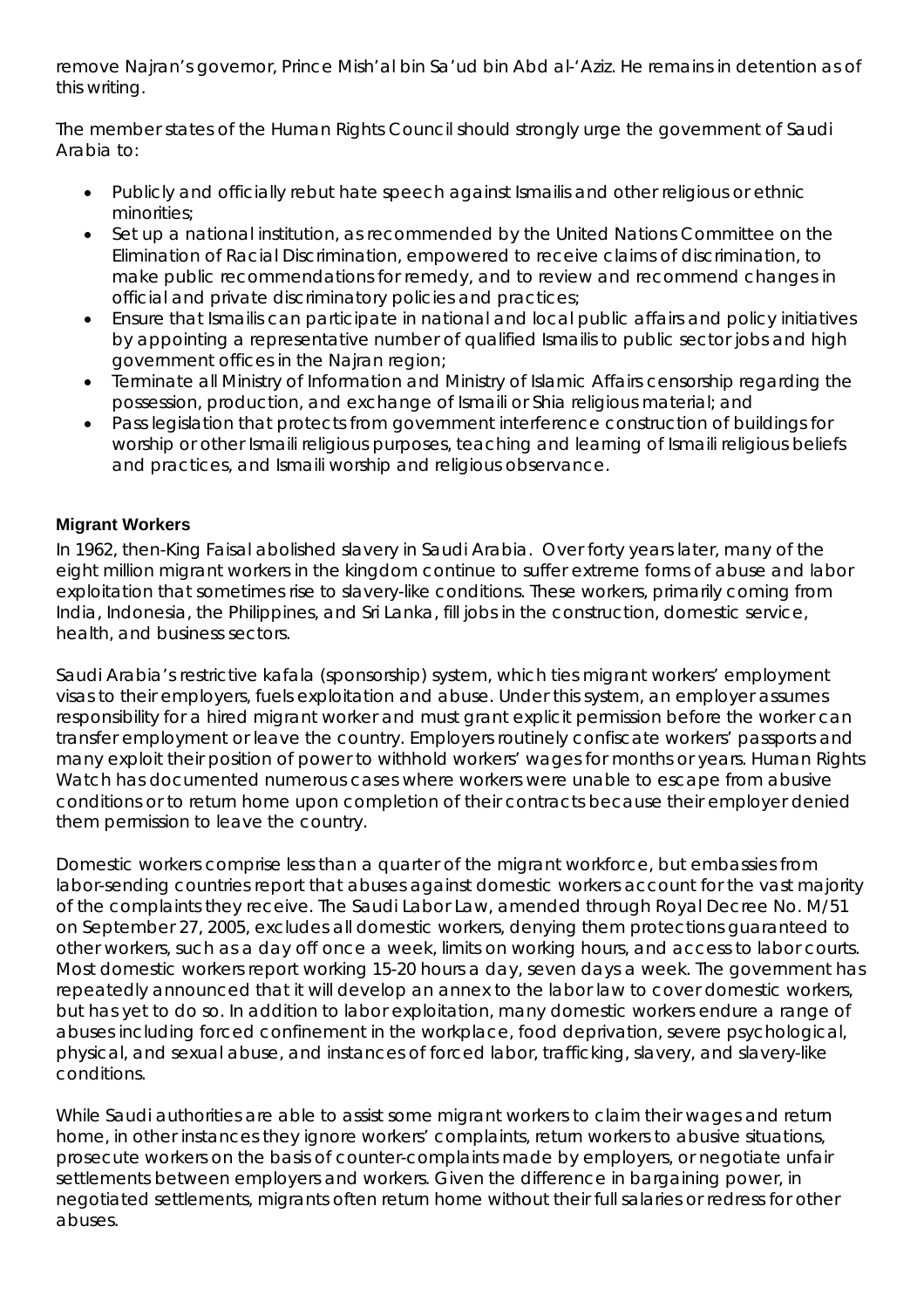The member states of the Human Rights Council should strongly urge the government of Saudi Arabia to:

• Reform the visa sponsorship system so that workers' visas are no longer tied to individual sponsors, and workers are able to transfer employment or leave the country at will;

• Adopt the proposed annex to the 2005 Labor Code extending labor protections to domestic workers, ensure these equal those provided other workers, and create a timeline and tools for implementation;

• Cooperate with labor-sending countries to monitor domestic workers' working conditions, facilitate rescues, ensure recovery of unpaid wages, and to arrange for timely repatriation; and

• Cooperate with labor-sending countries to notify them about detained nationals and to create shelters for survivors of abuse, including medical care, counseling, and legal aid.

# **Criminal Justice System**

The violations of defendants' rights are so fundamental and systemic that it is hard to reconcile Saudi Arabia's criminal justice system, such as it is, with a system based on the basic principles of the rule of law and international human rights standards. The violations derive from deficiencies both in Saudi Arabia's law and practices.

Saudi Arabia has not promulgated a penal (criminal) code. Accordingly, citizens, residents, and visitors have no means of knowing with any precision what acts constitute a criminal offense. Previous court rulings do not bind Saudi judges, and there is little evidence to suggest that judges seek to apply consistency in sentencing for similar crimes. Saudi courts impose the death penalty after patently unfair trials in violation of international law, and impose corporal punishment in the form of public flogging, which is inherently cruel and degrading. In 2002 Saudi Arabia promulgated the country's first criminal procedure code, but it does not protect basic rights of defendants. For example, the Law of Criminal Procedure (LCP) does not permit a detainee to challenge the lawfulness of her detention before a court, fails to guarantee access to legal counsel in a timely manner, and contains no provision for free legal assistance to the indigent. The LCP grants the prosecutor the right to issue arrest warrants and prolong pretrial detention for up to six months without any judicial review. The LCP does not make statements obtained under duress inadmissible in court, or protect a defendant's right not to incriminate herself. Judges routinely ignore, and are even ignorant of, the provisions of the Law of Criminal Procedure.

Pervasive injustices and systematic and multiple violations of defendants' rights characterize the practice of Saudi criminal justice. Individuals in Saudi Arabia may find themselves detained and arrested for behavior that is not inherently criminal, or for apparently (and unwittingly) offending vague legal prohibitions. Saudi interpretation of Sharia also criminalizes "deviant sexual behavior," regardless of consent. In July, police reportedly arrested 55 persons in Saihat for attending a "gay dance party." In October 2007, officials reportedly carried out sentences against two men of 7,000 lashes each for "sodomy" in a public square in Baha.

Law enforcement officials frequently subject suspects to torture and ill-treatment, including prolonged solitary confinement, especially when they refuse to incriminate themselves. The LCP permits incommunicado detention for up to 60 days. The authorities often do not inform individuals of the crime of which they are accused, or the evidence supporting the accusation. An accused person typically does not have access to a lawyer, and waits excessive periods of time before trial, where she is often unable to examine witnesses or evidence and present a legal defense, not least because of a presumption of guilt and shifting charges.

Saudi Arabia's juvenile justice system fails to protect the rights of juvenile defenders. Judicial discretion regarding the bases for arrests and length of detention for children is exacerbated by the lack of law setting an age below which a child should not be tried as an adult. A 2006 announcement raising the age of criminal responsibility for boys—there is none for girls— from seven to 12 years is not fully observed. Judges have sentenced to death at least 12 persons for offenses committed while under age 18, including two cases of juvenile offenders who were